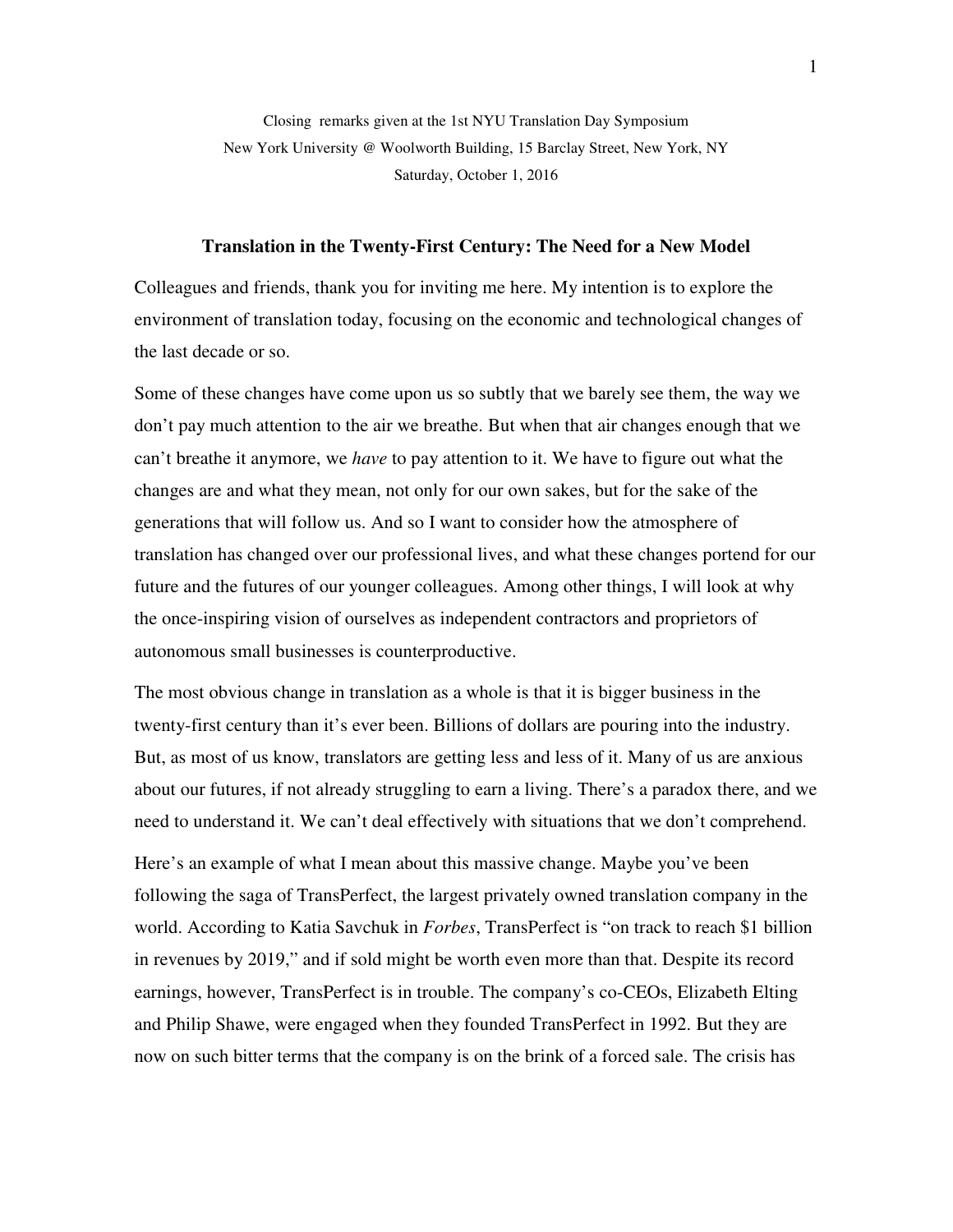afforded us a glimpse into some aspects of Big Translation that are usually shielded from the public eye.

Like about one million other corporations, TransPerfect is registered in Delaware, a corporate tax haven—our very own Panama. This is a state with relatively lax regulations on business and business-friendly courts, including a special one, the Chancery Court, which hears and decides on corporate matters.<sup>1</sup> It was there, as their relationship deteriorated, that the two TransPerfect CEOs sued each other for control of the company, and where, in August 2015, the chancellor appointed a custodian to sell the firm, citing "dysfunction between them" and "irretrievable deadlocks," which if continued, would irrevocably harm the company. $^{2}$ 

An initial group of about seven hundred TransPerfect employees (supporters of Shawe) then got together. Their intention was to protest the sale and to challenge the authority of the court to require it. And here—at the intersection of big business, power lobbying, and politics—is where things start to get interesting. The new group hired a political strategy firm called Tusk Ventures and formed a lobbying organization called Citizens for Pro-Business Delaware.<sup>3</sup> The campaign manager for the organization at that point was Chris Coffey—a managing director at Tusk. In other words, it is probably safe to assume that whatever it was at the outset, Citizens for Pro-Business Delaware was now a Tusk operation.

Here's what you need to know about Tusk Ventures: It is dedicated to helping companies gut regulation on business. Its stated purpose is to help companies "fight off unwanted regulatory aggression."<sup>4</sup> Gutting regulations that get in the way of unfettered profit-making has been a major focus of corporate lobbying over the past 40-plus years.

In 2015, for example, Tusk successfully beat back an attempt by Mayor Bill DeBlasio to impose some regulations on Uber's growth in New York City.<sup>5</sup> I'll touch on the "Uberization" of translation shortly, and how the growth of what is euphemistically called the "gig" or "sharing" economy harms the interests of working people, including translators.

In July 2016, under Tusk's guidance, several hundred like-minded business executives $6$ joined Citizens for Pro-Business Delaware and hired a PR firm in Baltimore [KOFA Public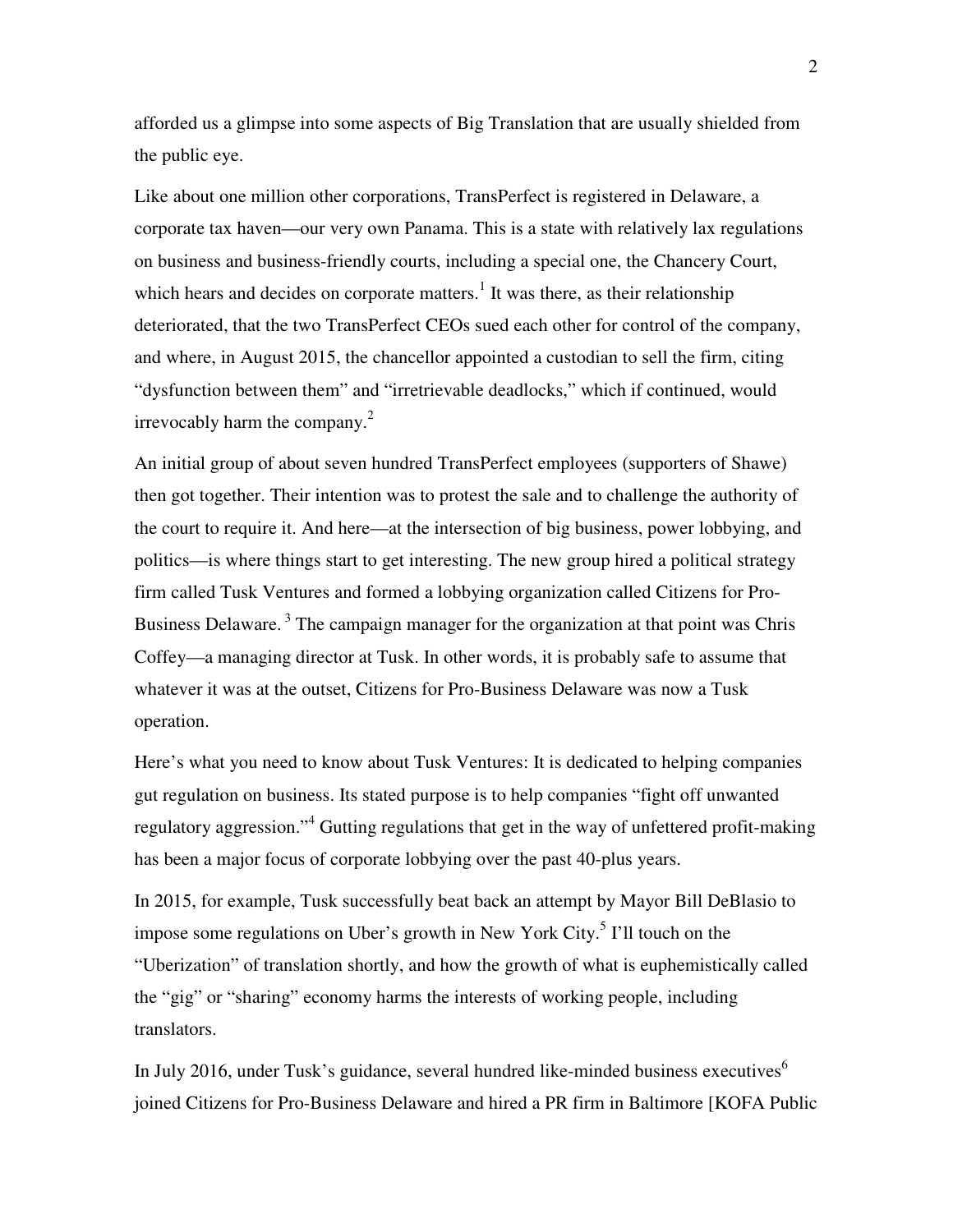Affairs] to implement a campaign in Delaware.<sup>7</sup> But while the campaign mimics a grassroots effort, including direct mail, newspaper ads, door-knocking, and canvassing at the Delaware State Fair, lobbying elected officials, and other such activities, it is anything but.<sup>8</sup> The Tusk strategy is to create seeming grassroots campaigns that are in fact organized from the top down and are completely consistent with corporate interests.<sup>9</sup> This campaign is in the interest of one owner of *TransPerfect—*and his corporate brethren who want to see the Chancery Court weakened for their own reasons.

TransPerfect exemplifies Big Translation. It is a crucial example of how our profession has evolved out of the small translation bureaus and agencies that older translators cut their teeth on, and that are still the mainstay of many of our professional lives. As we have seen with a myriad other industries, translation is consolidating rapidly, a move that always benefits owners who extract wealth from the company, but never employees.<sup>10</sup> Rampant consolidation, however, is not the only difference between translation then and translation now. Other new business models are crowding in as well.

One is the translation portals of the so-called "gig economy." Uber and its imitators exploit the potential of just-in-time hiring for particular tasks. Workers provide their own equipment, their own insurance, their own vacations, and so on; the company provides… an app. This arrangement greatly favors the company. The system is centralized. The workers are scattered. This gives the employer—that is, the app owner—the final word on how the work is to be done and pretty much everything else, including pay. In an Uberized economy, people are pitted against each other for gigs. If that sounds familiar, it's because in some ways translation has been Uberized for decades. But the amount of venture capital pouring into these new schemes is enormous,  $11$  and that's because new technologies and the apps through which they operate have taken an old principle to a whole new level of profitability—but not for translators.

A good example is Stepes—a mobile phone app that claims to be "More Uber Than Uber." Stepes fulfills at least one of the criteria set forth by TAUS, the Translation Automation User Society, which seeks to turn translation into an automated commodity: an on-demand utility like water that can be turned on and off at the tap. Bite-sized texts arrive sporadically throughout the day on the translator's cell phone.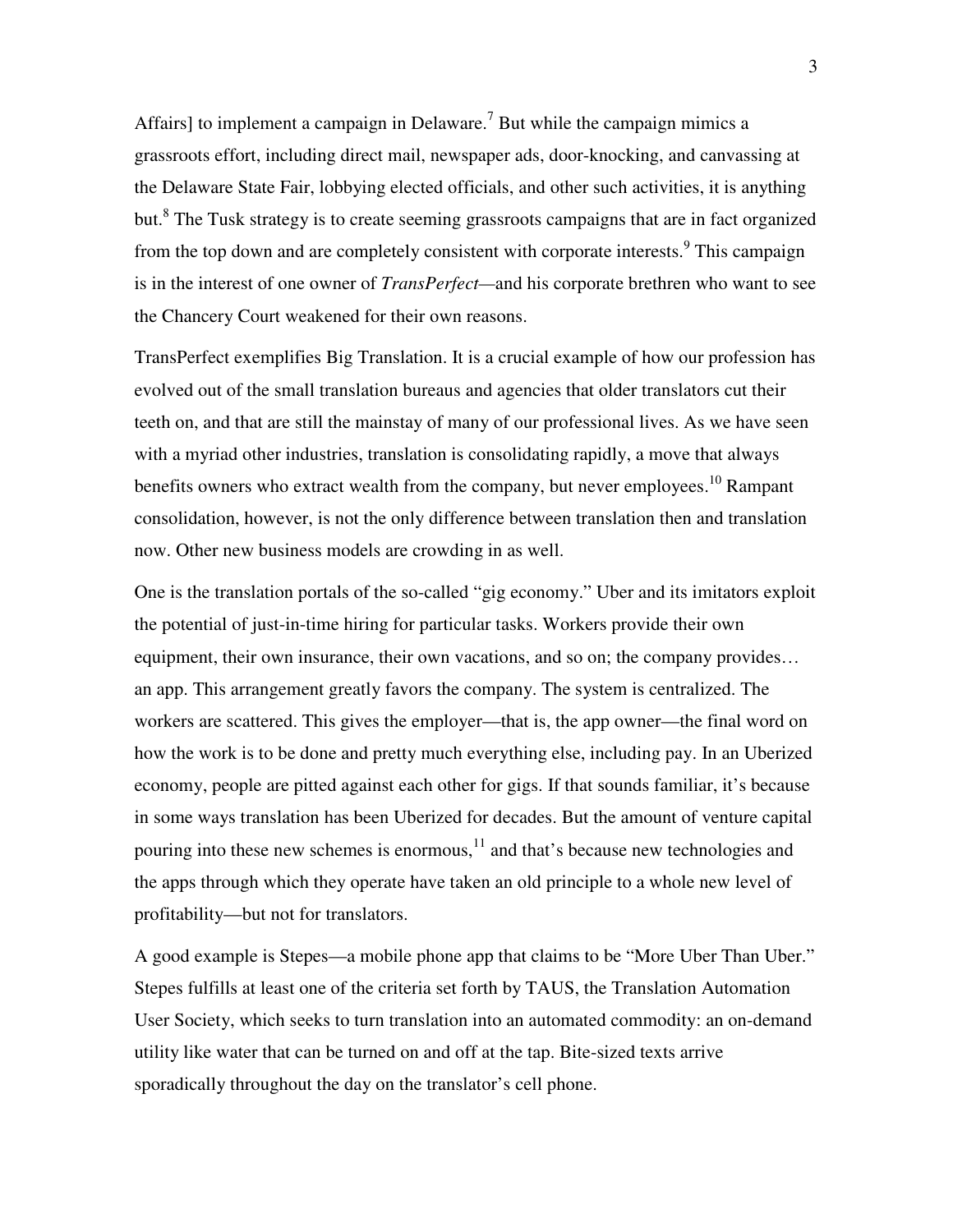To its customers, the company advertises a "standard" rate of 13 cents a word (there are also "basic" and "premium" rates).<sup>12</sup> But the page for translators introduces us to a certain "Sarah Smart," who has translated 6199 words and made all of \$277.68. *That's 4.5 cents a word!*<sup>13</sup> The owners of the app apparently keep *8.5 cents of every 13 they bill for—*almost two-thirds. It's easy to see how opportunities like Stepes might tempt young translators just starting out, or translators in poorer regions where opportunities are scarce. But, as more experienced translators know full well, these gigs are a dead end. No matter how much work "Sarah" does for this translational equivalent of Task Rabbit, neither her skills nor her income is likely to improve. "Sarah" personifies the underclass in a new business model of translation in which a corporation enriches itself on the efforts of a steady stream of low-cost, interchangeable, and disposable workers.

Note that this company's sole apparent contribution to the translation process is a mobile phone app. This technology gives it, like Uber, almost unlimited control over the way profits are distributed, especially as Stepes's translators are not protected by labor law. We have no idea how large a footprint such gig portals have—or what their ultimate effect on translation will be. But these matters are worth examining seriously from the perspective of how they affect working translators.

Non-traditional translation portals like Stepes are not the only places where supposedly innovative technologies are encroaching. Translators are strongly encouraged to use "translation memory tools" (TMs). According to their inventors and the agencies that often compel their use, these technologies are our best hope for achieving the speed, uniformity, and responsiveness that corporate clients demand. Translators who don't accommodate themselves to that reality, we are warned, will be left behind.

Translation memory tools were initially sold as aids to help translators work more productively and therefore to live more securely and comfortably. And they have plenty of features that are a boon to translators. However, they have become mechanisms by which those who control the flow of work enrich themselves at the expense of translators—a pattern of appropriation seen over and over in the American economy. One senior translator I know estimated that he could make 50% more if he could use translation memory tools only on his own terms. Unfortunately, his agency clients insist that he use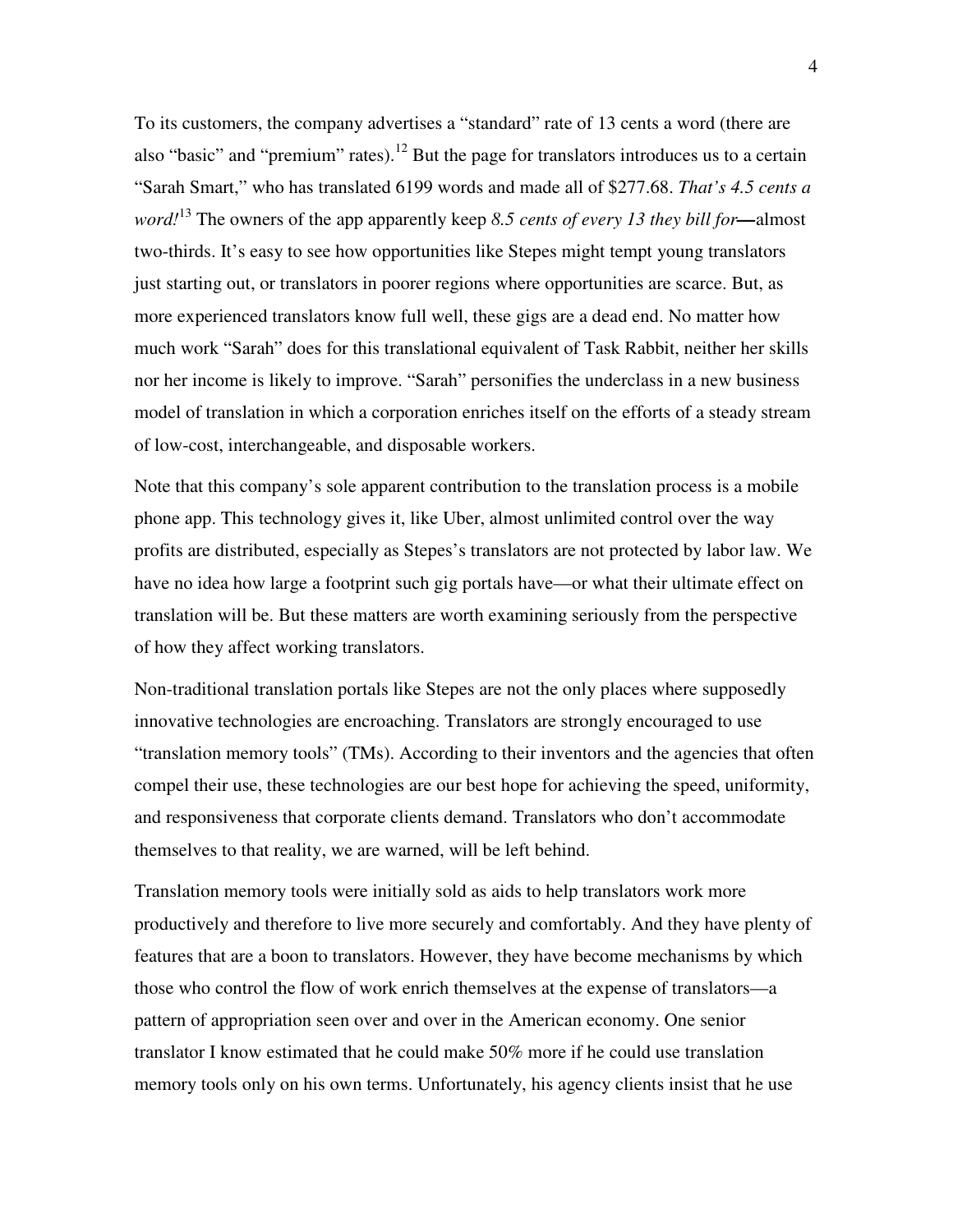them on *their* terms. Where is the differential going? To the client? To the agency? We have no way of knowing. Certainly not to the translator.

And then there is machine translation. It's worth noting that it is no longer a rarity. That's another big difference in today's translation landscape. In one 2016 survey, US agencies claimed to use it in 16% of projects.<sup>14</sup> Yet TAUS, in its guidelines for training post-editors of machine translation (PEMT), talks about achieving not excellence in translation, but "'good enough' quality."<sup>15</sup> If "good enough" becomes any sort of benchmark, how can our linguistic sensibilities not be blunted?<sup>16</sup> In such an environment, post-editors will likely become members of the translation underclass already inhabited by "Sarah Smart"—poorly paid, poorly respected, and very likely bored out of their wits. I suspect that they too, like Stepes's translators, will be young people just getting their feet wet. What a terrible thing to do to them.

At the 2011 NETA Conference, I asked presenter Alon Lavie, then president of the American Machine Translation Association, whether there was anything about editing machine translation "that would enable translators to develop the higher skills needed to translate more demanding material?" He responded, "I don't think there's anything; *but I'm not sure there's anything in TM either*."<sup>17</sup> If Lavie suspects that translation memory tools don't develop higher skills, others in the industry must as well. If translation memory tools using other people's TMs made their users better translators, their use could be justified on that account. But there's no evidence for this, and we know how quickly skills deteriorate when they are not challenged. Translation becomes not so much the product of a skilled individual interpreter, but anonymous work, mediated by technology in such a way as to make translators largely interchangeable.

Wherever we look we can find similar efforts to short-cut whole translation—in effect, to deprofessionalize it. Crowd-sourcing platforms, machine translation and post-editing, data mining of language corpora, translation portals that turn translators into cogs in corporate machines—all these exert downward pressure. They limit what we can charge for our work, how we are allowed do it, how much we enjoy it, and whether our skills will evolve. And make no mistake: these developments hit commercial translators the hardest.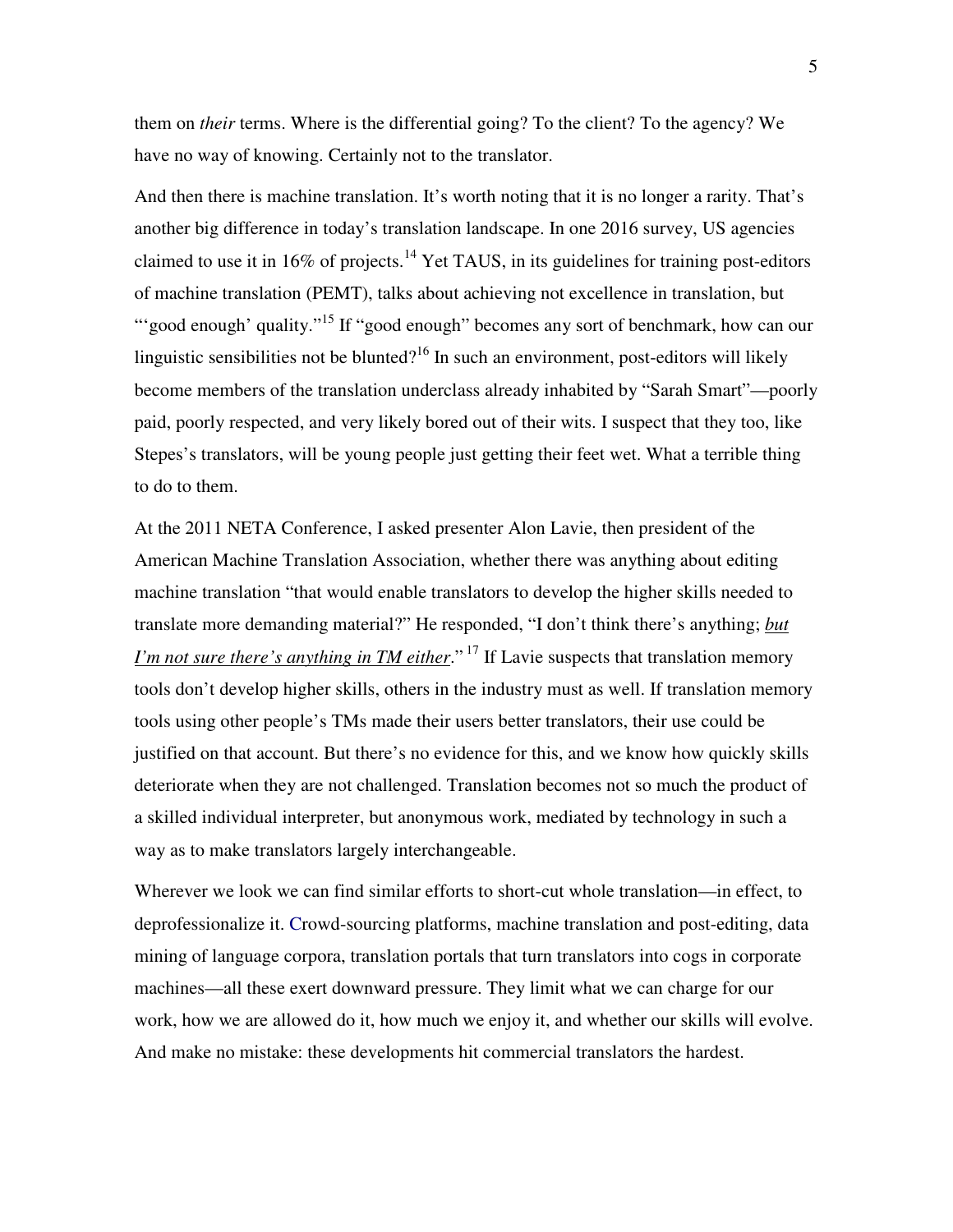Meanwhile, agency profits are soaring. And they *are* soaring. A few years back, Nataly Kelly of Common Sense Advisory, a market research company for the translation industry, wrote to me that "it is not uncommon for profit margins to exceed 30%."<sup>18</sup> TransPerfect's Elizabeth Elting is estimated to have a net worth of \$390 million;<sup>19</sup> she recently bought a house in Bridgehampton for \$11.5 million. How many underpaid translators do figures like these imply?

More dispiriting still, the lowered agency rates we have all observed cannot all be attributed to new technologies and "market pressures." At a New England Translators Association luncheon in Vermont in December 2013, a former president of the ATA reported that she overheard some agency heads at an agency conference bragging about their record profits—as they traded tips on persuading translators to accept lower rates.<sup>20</sup> Commercial translation work in the global economy is supposedly plentiful. But it is counterbalanced by the abundance of needy translators who, required to work faster and faster to maintain an adequate standard of living, can easily be pitted against each other.

I do not deny that there remain niches where specialist translators can prosper, but the changes in our industry are turning it into one where the few prosper while the many do not. If you listen to the pundits of the ATA, however, you'd never know it. As average translator incomes decrease, more and more of us fear for our futures. Yet some of our most influential colleagues meet these all-too-reasonable worries not with solidarity and encouragement, but with criticism, shaming, and denial. The "solutions" they offer leave many of us out in the cold, or come with strings. I am speaking in particular of the socalled Poverty Cult.

That term was coined in 1996 by Neil Inglis, now a senior reviser at the International Monetary Fund, at a regional conference of the ATA. His original speech seems not to be available online, but according to Kevin Hendzel, these are the "Seven Deadly Sins" of Poverty Cult members as Inglis defined them:

… envying the success of others; gloating over the failure of others; a pervasive sense that it is better for everybody to fail than for a few to succeed; a sickly squeamishness where the subject of money is concerned; shabby gentility, more shabby than genteel; a widespread conviction that it is better to have a little and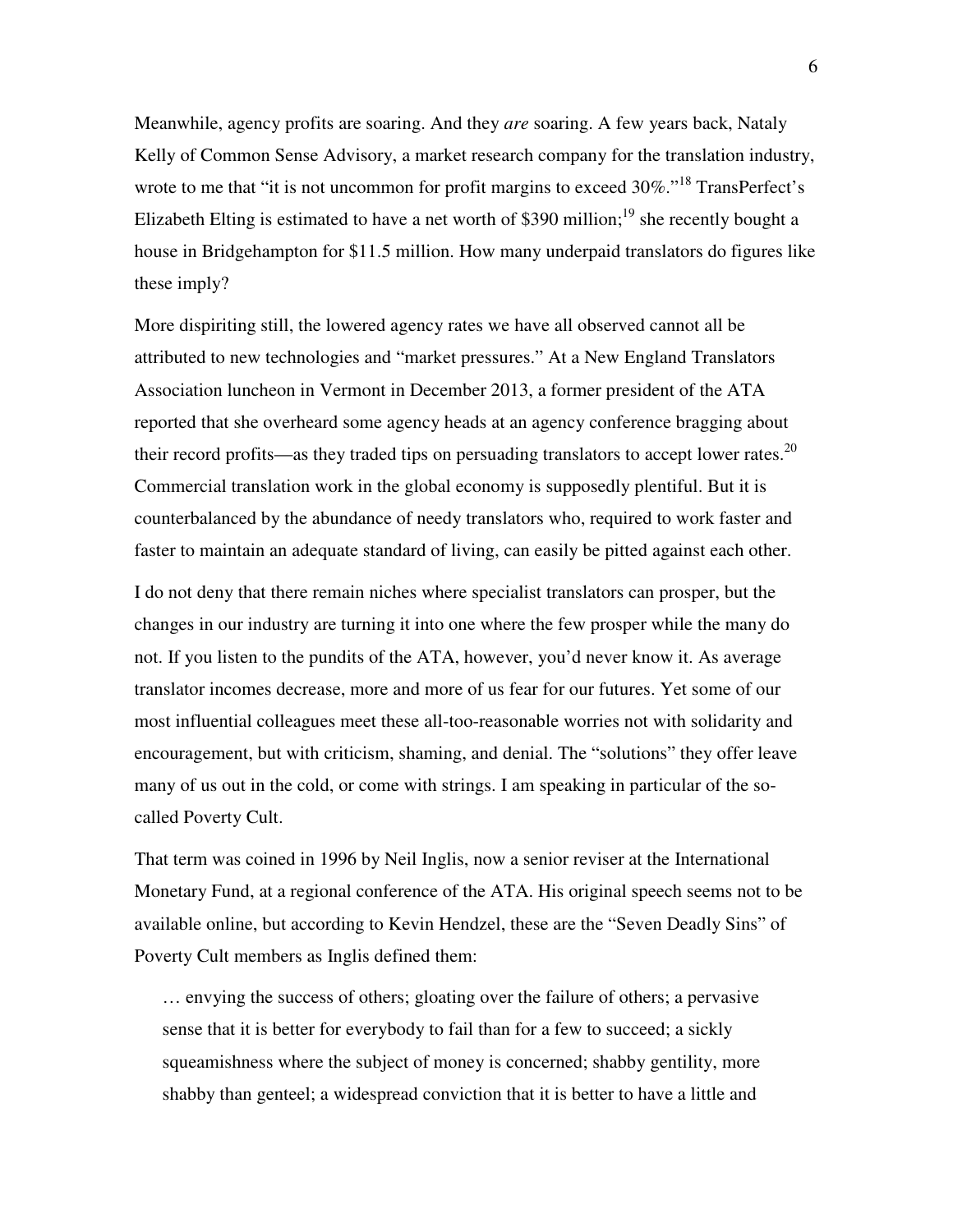be secure than to take a gamble and risk losing everything; and last, and very much least, *schadenfreude* mixed with sour grapes.<sup>21</sup>

## Well.

## That's a comprehensive condemnation, all right.

But who on earth is Inglis talking about? Certainly not the intelligent and generous colleagues I've worked with over the last twenty-plus years. Was translation *ever* full of people so feckless, so fearful, so envious of other people's success that they believed it was "better for everybody to fail than for a few to succeed"? I doubt it. The Poverty Cult is a straw man, a distraction from the reality that there will never be "room at the top" for everybody, and that there are real drawbacks to the corporate view of translation, both for translators and for the world at large.

Inglis's broadside implies that if we are unhappy in any way with our circumstances, it is our own fault; that we are individually and entirely responsible for our own successes and failures; that any reservations about the pursuit of money at any cost is somehow reprehensible, and that "shabby gentility" is something to be ashamed of, especially in comparison with corporate glitz. Above all, Inglis implies that there are no legitimate reasons to question the corporate worldview, only *schadenfreude* and sour grapes. I'm going to call this vision the "Prosperity Gospel," both in contradistinction to the "Poverty Cult" (from which it purports to save us), and because its tenets are passed off as articles of faith by its proselytizers. Chief among them is the insistence that translators are autonomous "small business people," free to enter into contractual arrangements *on their own terms*. But in a landscape dominated by translation behemoths and Uber-style portals, this model of the independent yeoman translator is a mirage. It hasn't been true for years except perhaps for the few translators working directly for corporate clients. And while that route might sound enticing, there are good reasons, as you will see in a minute, for confident and self-respecting translators to embrace other ambitions.

Problem one with the Prosperity Gospel, then, is that it is a fundamentally elitist creed that accepts only one definition of success. And it denies the reality that there is not enough "success" in twenty-first translation to go around. Worse, it blames as hapless and whiny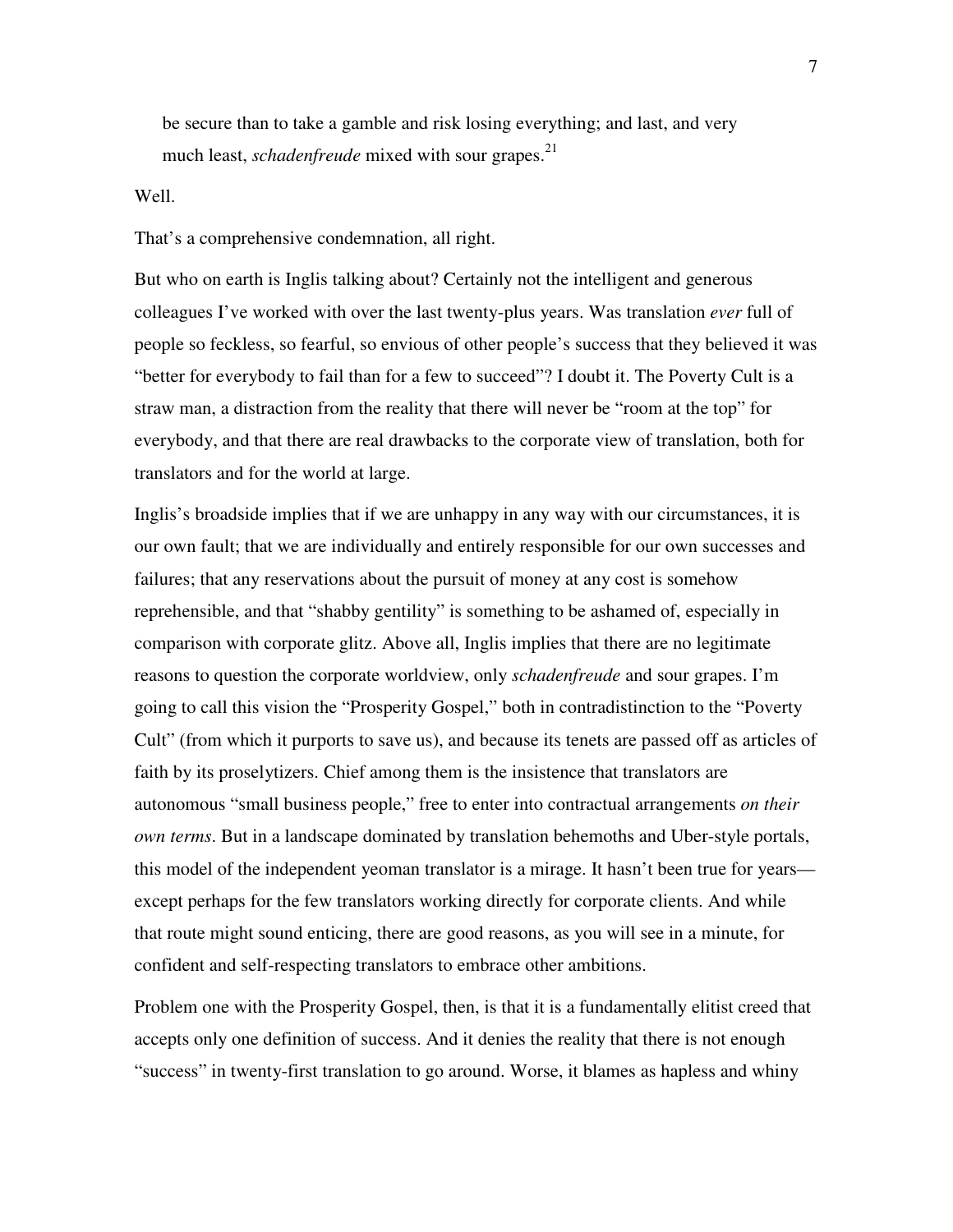the individual translators who either fail to go for the gold, or—perhaps worse—choose not to try.

That investment in blaming and shaming is problem two. The Prosperity Gospeleers do not consider why some translators who manifestly lack neither intelligence, ability, or will might choose not to follow their precepts; they simply deride and dismiss them.

In a 2014 article titled "The frugal translator," financial specialist Chris Durban tells us how earnest, hard-working translators "routinely" illustrate to her the mentality of the "poverty cult," and how she tries to help them achieve success. Here are two examples of her suggestions. The first:

Want some respect from your clients? Buy a suit and wear it.

and the second:

Travelling first class to a client industry conference to mingle with participants en route (and be able to work in peace and quiet on the way) doesn't even pass the laugh test. $^{22}$ 

I don't doubt that Durban means well. But the reality—unhappily—is that not all translators have opportunities to attend conferences in their areas of interest. And even those who do—if they're paying off student loans, carrying private family medical insurance, providing and caring for their children—may really *not* have the money for first-class seats. The laugh test? It's not really all that funny. For many of us, it is definitely the better part of valor to choose Macy's over Armani. Durban herself tells us that "Responses often range from 'No way, too expensive!' to 'Great idea; I found one at the flea market for a pittance' to 'That would be faking it; it's not who I really am. And I don't have that kind of money.'" She considers all these pathetic excuses.

I'm not sure why it's so hard for her to grasp the reality that not everyone is a member of the one percent, or even the top ten. But a lot of people seem to have that problem, so I will comment instead on her dismissal of the objection, "That would be faking it; it's not who I really am."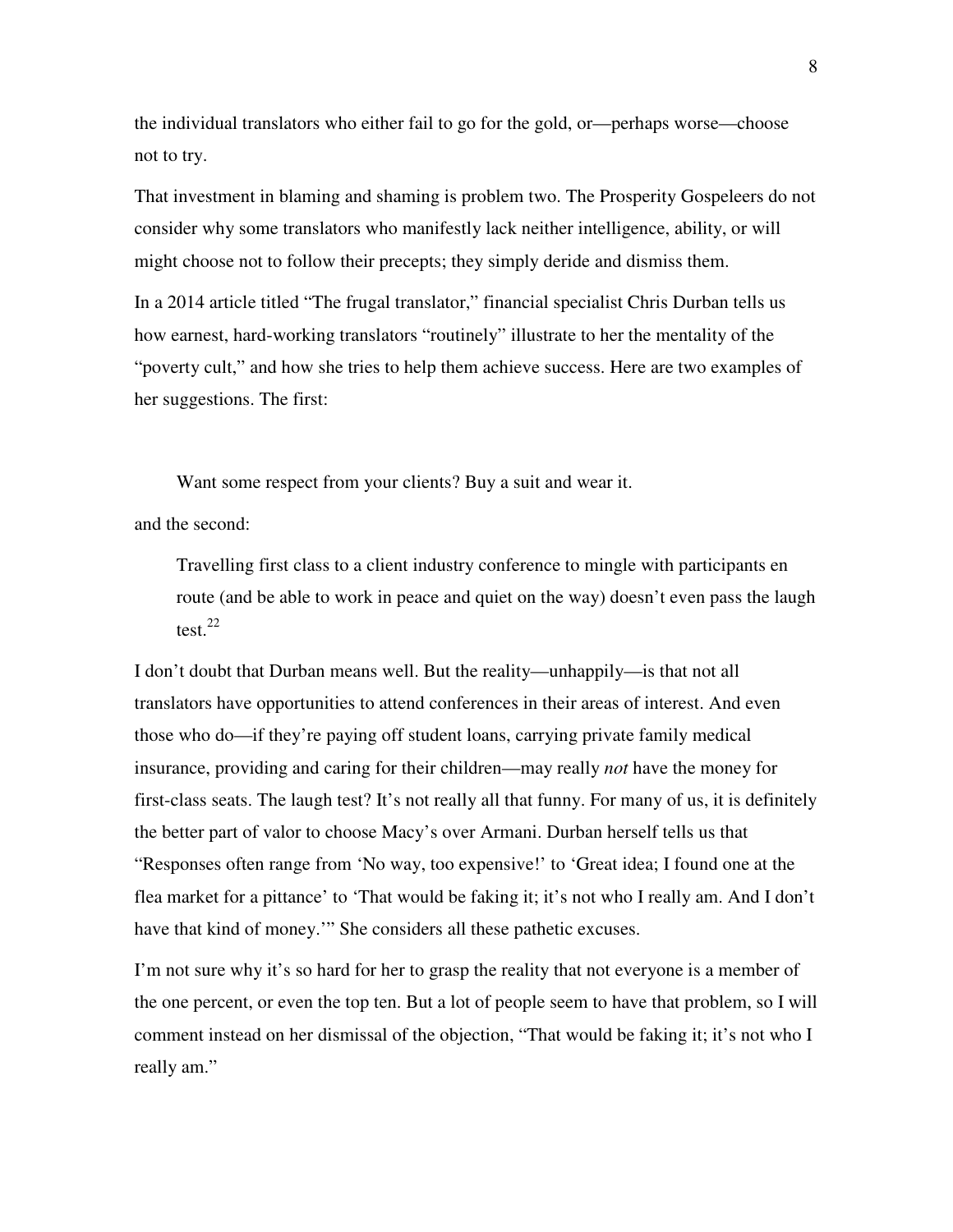The point here is that Durban doesn't seem to care. On the contrary. She's telling us precisely that (except for those of us who are corporate by conviction) we have only two choices—to be a great pretender or a loser. The Prosperity Gospel as purveyed in translation presses us to identify not with our own individual realities, whatever they may be, but with roles and realities established in the corporate mold and in the corporate interest. It dangles before us the glittering image of first-class flights and designer suits, while dismissing as trivial people's honest efforts to do fairly by the people, ideas, and values that matter to them.

The "Prosperity Gospel" thus has a dual function. It purports to instruct and inspire. But it is also a vehicle for aggrandizing the success of a narrowly defined elite while relegating everyone else to the margins. Despite the manifest reality that some translators do manage to mold themselves to corporate specification (and in so doing earn better than average incomes), the vast majority of us will continue to work for agencies or in less moneydriven settings.

This is the third problem: The Gospeleers tacitly accept without protest the overall lowering of compensation and prestige in the industry as a whole. They offer no objection to dwindling or manipulated rates, to dubious technological shortcuts, to Internet portals that are a race to the bottom. They offer only invidious comparisons between the "premium" and "bulk" markets, and implicitly between elite translators and everyone else. Their lifeline is extended only to those willing to subordinate themselves to the corporate ideal. Collective resistance? As Durban might say, it doesn't pass the laugh test. Better to identify with corporate interests and grab what you can; in a corporatist meritocracy, you sink or swim on your own. Is this an offering in good faith to struggling colleagues? Is this what we want for the rising generation of translators?

Yes, it is true that the prosperity ideology stresses the need to master one's subject, understand one's limitations, and perfect one's craft. It's a hard one to disagree with that. But those goals will never be met unless people work in contexts that value mastery, understanding, and skill—contexts that, as we have seen, are increasingly difficult for translators, especially young and inexperienced ones, to find.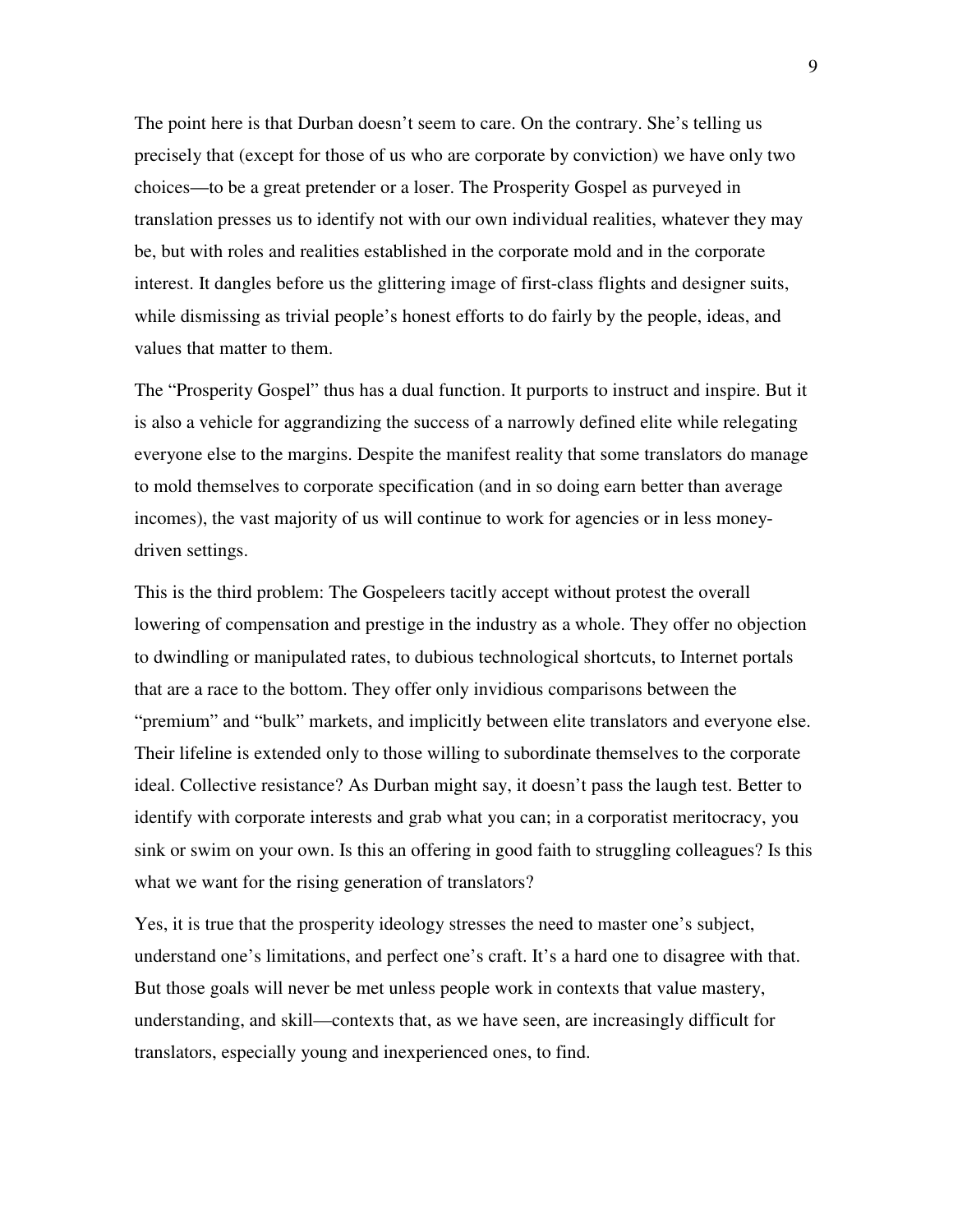A quote from Kevin Hendzel: "Great translators—the ones who really stand out—have had their translations mauled, picked over, dissected, disemboweled, examined, edited, published, revised and amended by their translation colleagues, editors and reviewers, sometimes for years."

Well, maybe that's how it was for Hendzel. But the method that he describes will not help most of us learn new skills or improve old ones. What it teaches—especially when we're young—is to kiss up and kick down. It teaches us to submit our own judgment to someone else's condemning judgment, to be cogs in someone else's machine. If we decline, we are whiny failures. The Poverty Cult rhetoric, in other words, does more than just instruct. It is an authoritarian ideology that teaches people their place. It glamorizes those who succeed on *its* terms and shames those whose frame of reference is different. As we shall see in a moment, it is the leading edge of a corporate creed that actively justifies the funneling of wealth upward. It supports an economy whose most important product is income inequality, where the many live an increasingly precarious existence so that the few may fly first class.

And so to Problem Four, clearly illustrated in a 2014 piece by David Jemielity, another financial translator and the head of translations at the Swiss Banque Cantonale Vaudoise. Jemielity unwittingly presents us with a terrifying underside of the Prosperity Gospel, which I will illustrate with his help, a case study of my own, and a counter-example.

"Specializing: A ticket to the high end of the profession?" is more than just another sermon on the importance of specialization. Jemielity also considers how translators can make themselves maximally useful in a business setting. But what he advocates as "contributing ideas and solutions" is predicated entirely on complete identification with corporate interests. One of his hypothetical situations—intended, no doubt, to be witty—will give you a sense of what I mean. He writes:

For our purposes, let's say the language you're working on is English, the meeting is about a bank's quarterly results, and the group at the conference table is casting about for solutions to a tricky passage concerning the increasing number of bad loans the bank has underwritten. A translator who is truly specialized in the field will give the CEO *tons* of different ways to talk about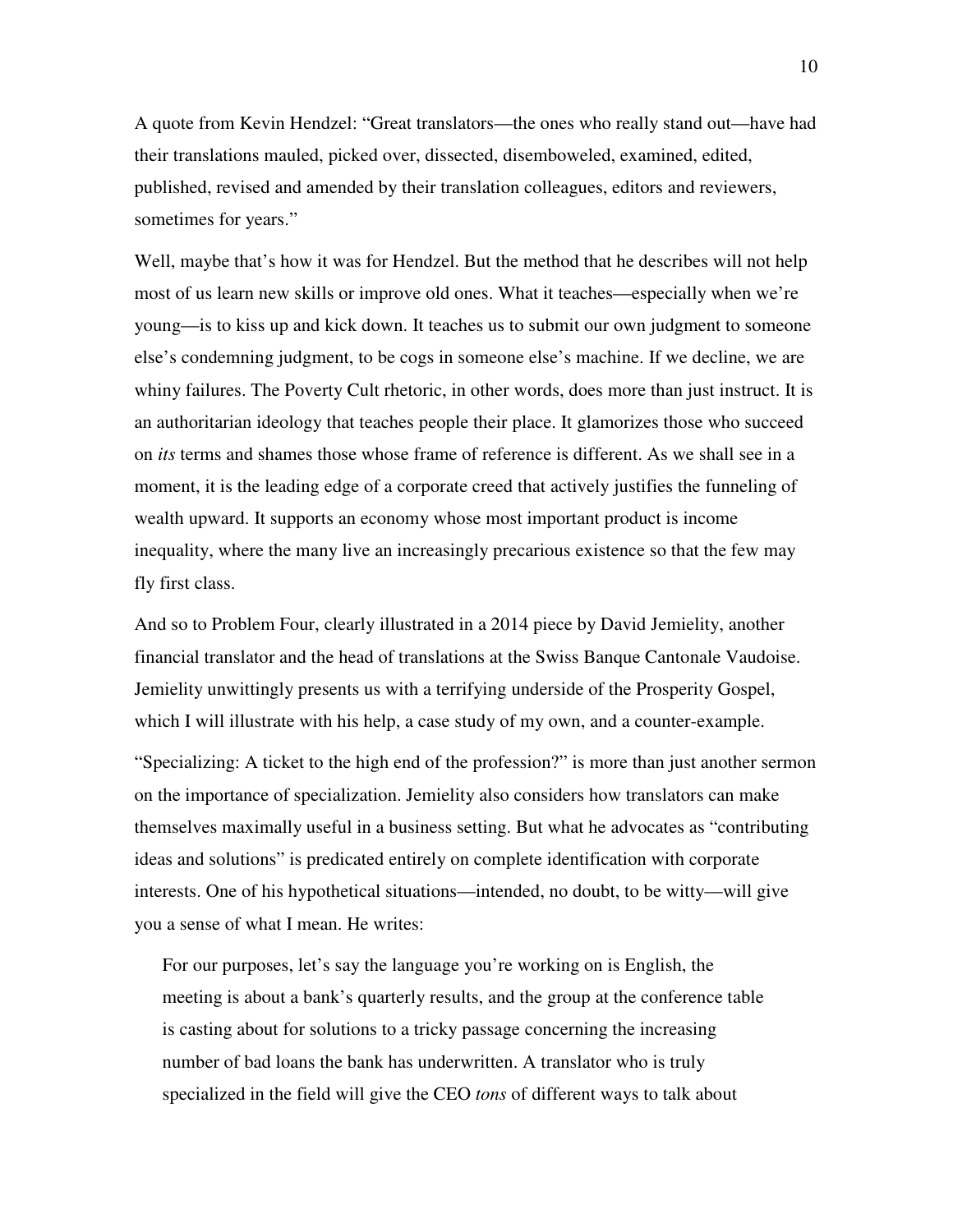this uncomfortable thing that the CEO doesn't really want to talk about (because it might send the share-price down). He'll have it all on the tip of his tongue: "You don't like 'bad loans'?" "How about 'impaired' loans?" "'Distressed' loans?" "'NPLs'?" "Oh, so you don't want the focus on the loans at all? We could say 'increased loan-loss allowances', or 'asset-quality concerns' (although that's broader), or 'credit-risk provisions' … Something even more vague? OK, how about just saying 'higher provisioning needs'?"<sup>23</sup>

This passage is revealing, and *very* disconcerting. In 2008, the world financial system nearly imploded because banking institutions deliberately and systematically made mortgage loans to people they knew couldn't repay them. They then sold these, sliced up and repackaged, to other banks, abetted by crooked ratings agencies that gave these "financial instruments" the AAA stamp of approval. Arcane financial euphemisms like "subprime mortgages," "residential-mortgage-backed securities" (RMBS) and "collateralized debt obligations" (CDOs) helped confuse the public—and to some extent the bankers themselves—about the scams being perpetrated. They contributed to the 2008 financial collapse in which more than 6 million Americans—real people—lost their homes. Many of them may never recoup their losses. In parts of the country, homelessness is on the rise while repossessed and abandoned houses fall apart, empty and uncared for. The dollar amount of lost assets is probably unknowable.<sup>24</sup>

Yet a scant six years later, Jemielity is proposing that part of the skill set of a really desirable financial translator is the ability to offer bankers *tons* of euphemisms for bad loans. I'm pretty sure that I'm not the only one here who is not ambitious to become an expert linguistic manipulator and prevaricator, or to help the world's financial institutions paper over bad decisions or, at worst, rob people of their homes and savings. Skilled rendering of complex financial material is one thing. But does a translator have to identify blindly with illegal financial maneuverings and corporate stock-prices to a point bordering on collusion? That sounds like a seriously "toxic asset." And a risky one.

## So what is the draw?

Obviously there's a lot of prestige in being a translator at Jemielity's level. He depicts the goal seductively, and makes clear that we're not all going to achieve it. "If we don't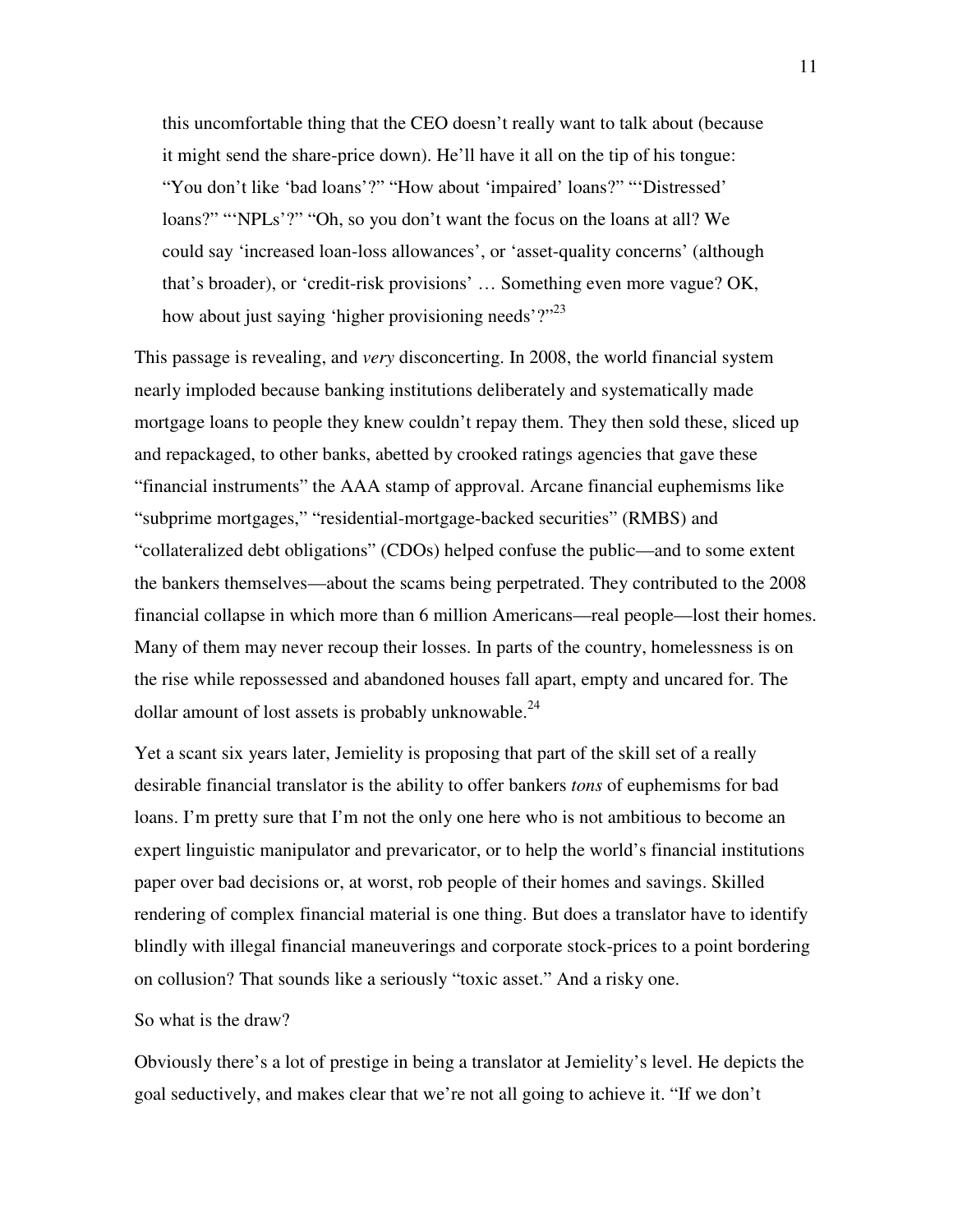perform well in [Board] meetings—if we don't generate options and solutions—we won't get invited back. Executive Board members are *busy*."

But when we *do* get invited back—wow! What an ego boost to be sought after by *important and busy* people! Until we start to think about what our labors actually accomplish. But we don't have to be working for big banks to encounter the ethical dilemmas that "success" can breed. Here's a painful example from my own practice.

Back when I was struggling to establish my own clientele, I caught a break. A friend recommended me to a patent firm. Between 2004 and 2010 I translated some 50 patent applications for them. The pay was great: \$0.20 per word. Each patent brought in between \$500 and \$1500, and many were in the same "family," so I could do them very efficiently. I thought I had it made. Then one day the lawyer I worked with called and asked me to change a phrasing. I looked at the German and at the English and told him that I really didn't think the sentence could be interpreted the way he wanted. He insisted, and after a disagreeable private struggle, I made the change. The end of the story, as I'm sure you can guess, is that despite my six years of unblemished service, the firm never contacted me again.

That encounter disturbed me deeply. I quit doing patent translation, in part because I never wanted to be in that position again, and I could see that when financial stakes are that high, ethical conflicts are inevitable. But focused as I was at the time on expanding my business and making money, it took me several years more to recognize that I had missed the larger lesson in the debacle: When you work for a company like that, you are useful only to the degree that you identify with its interests.

Theoretically, Jemielity's imaginary translator might have reminded the bank executives *ever so tactfully* that in the long run it's better to account honestly for one's mistakes. But somehow I don't think that he or she would have been invited back.

Betsy Benjaminson sure wasn't. Benjaminson is a Japanese translator. She was working on documents relating to the so-called "unintended acceleration" problem in Toyota cars that may have killed as many as a hundred people in the late 2000s. These documents made clear that Toyota executives knew that software problems were likely involved, not mats or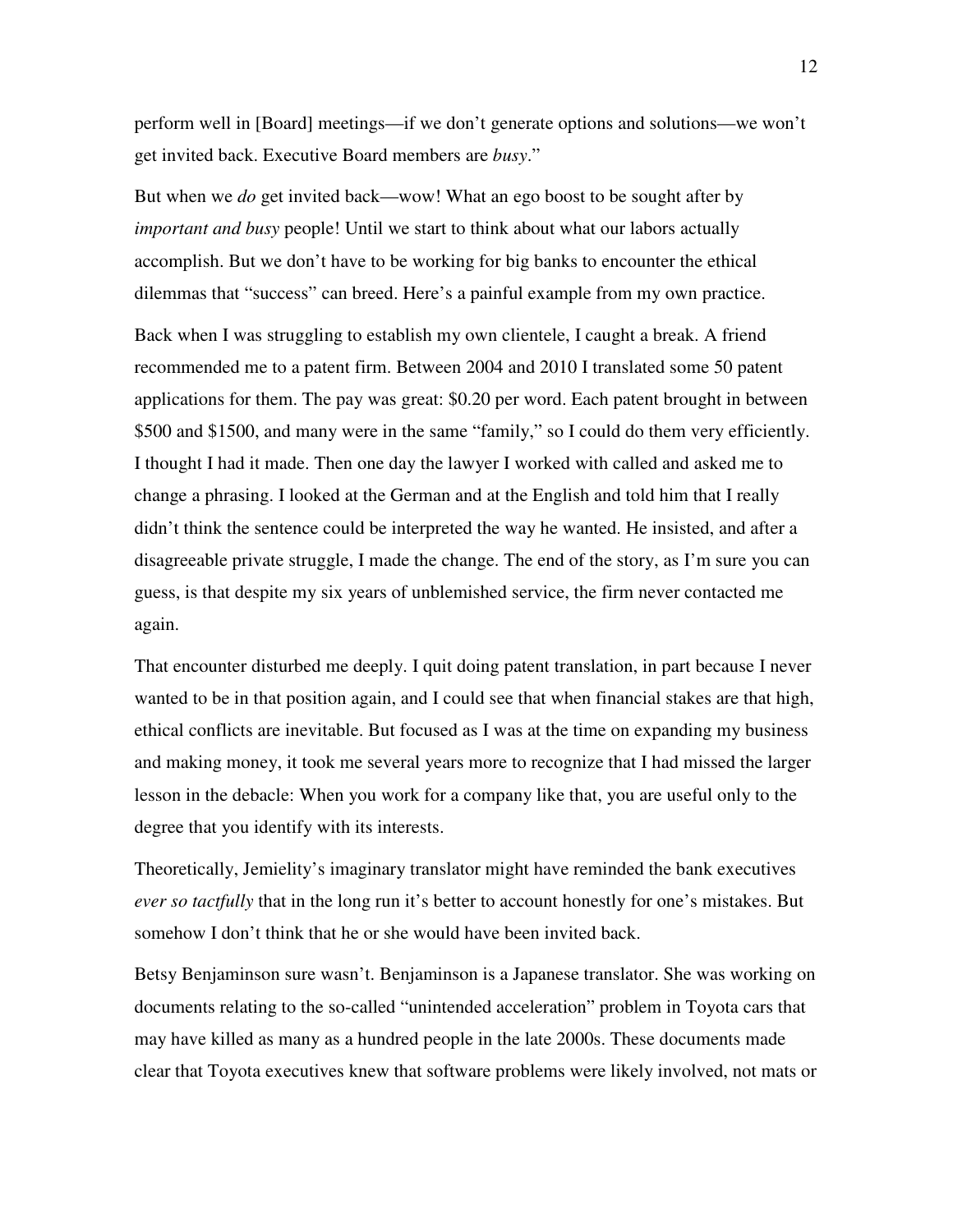driver error as they purported in their PR. Benjaminson blew the whistle on the company's systematic cover-up.

There's a lot of pressure, external and internal, on us translators to close our eyes to the implications of what we do. It's a job. We want to do it well. We need to earn our livings. But where does a translator's ethical responsibility lie? When does public good trump a nondisclosure agreement? Ultimately, Benjaminson couldn't square the money she was earning with the loss of life. The cost to her career has been high—agencies, obviously, no longer hire her. But she knows that her decision saved lives, and that her integrity is intact. There is a lot to think about in her story—and in Jemielity's.<sup>25</sup>

Can we suppose that the wordings in financial source documents back before 2008 were evasive enough that even super-high-level financial translators didn't really have a clue about what was going on? If that's true, that vaunted "specialization" may not count for all that much. Perhaps more likely is that the translators handling such material for the banks identified with their employers so completely that it never occurred to them to think about the implications of the documents they were helping to mold. Supporting that supposition is the fact that I have never seen, in what passes for translation journalism, a single article, or a single critical discussion, of those implications in a real-world context. Yet those fraudulent CDOs and RMBSs were peddled all over the world, and surely translation was involved somewhere in the peddling.

That is the kind of thing I mean when I say that the Prosperity Gospel enables the siphoning of society's wealth to the top. Jemielity's scenario is just one example of how translation may be appropriated into helping banks and other wealthy corporations expand their profits at the expense of everyone else. The Prosperity Gospel can't be held responsible for the profiteering of the big banks and financial institutions, but it does validate a mindset that sanctions it.

Interestingly, many of the Prosperity Gospeleers are financial translators. In their identification with Wall Street, the World Bank, and the International Monetary Fund, they mold themselves in the image of the very corporate institutions that mandate austerity for the world's poor so that the world's wealthy may flourish. And by encouraging others to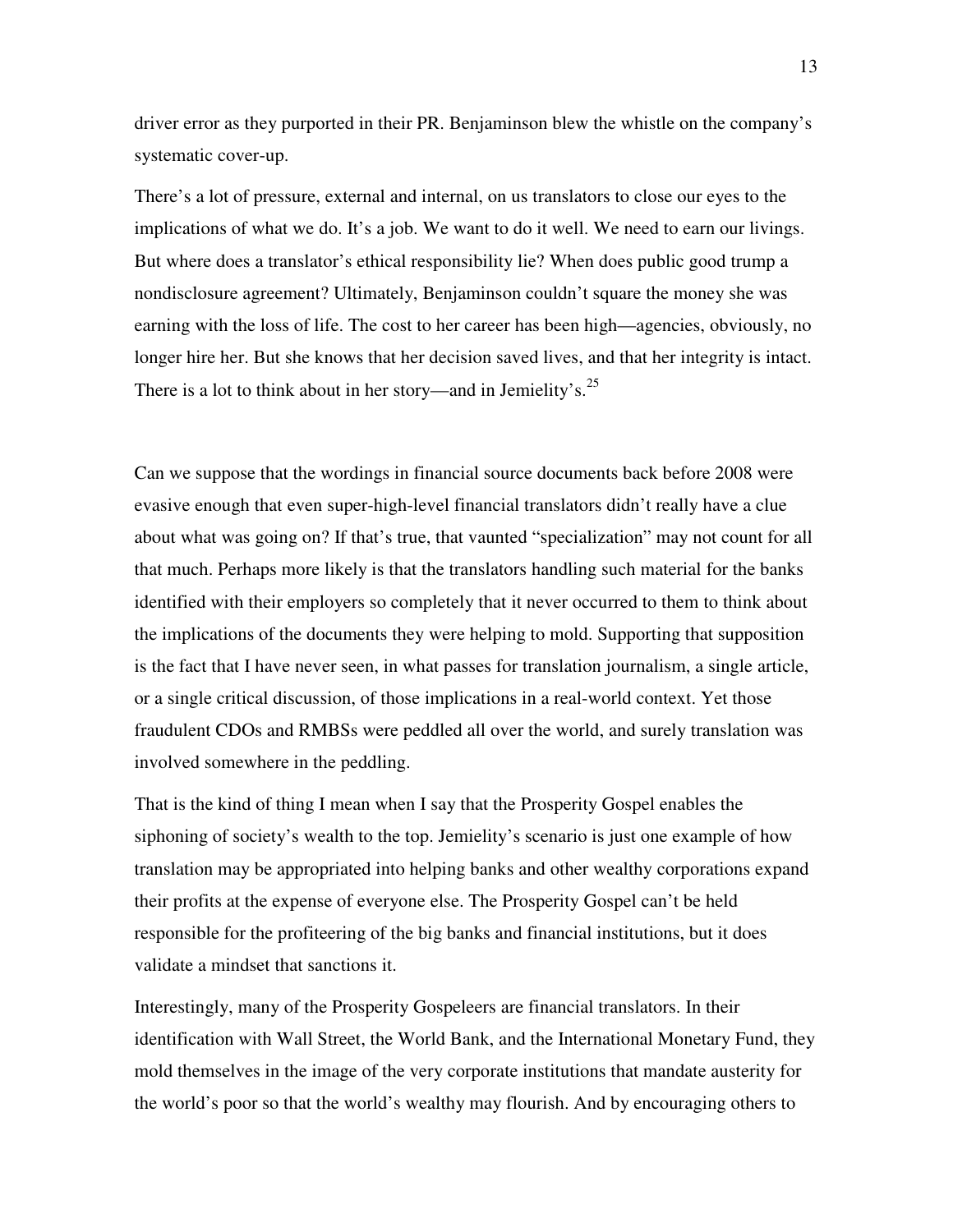do the same, they transform the profession of translation—intentionally or not—in that image.

So what can working translators do to resist and counter these trends, and to ensure that our next generation will be able to find fulfilling work at living rates? For one thing, we need a clear and reliable understanding of how the new translation industry works, and how it connects with the economic and political realities of the larger world. I have tried to make a start on this in my examples of TransPerfect, Stepes, and the Prosperity Gospel. Documents from translation industry sources need to be studied carefully and skeptically. This means "political" analysis of the practices and ideologies promoted by such organizations as TAUS, the ATA, and others. It means close attention to and critical scrutiny of the mergers, controversies, and technological developments written up in trade newspapers and magazines, press releases, and so on. We need to share our insights in well-reasoned, well-sourced papers and articles, and to consider and discuss them. Unless we strive actively together for a keen and watchful understanding of the forces shaping the industry, we will be left in the dark, and unable to act in our own interest.

Crucially, we must fight the tendency to blame and shame ourselves for circumstances over which we have little or no individual control. But where we *do* have a measure of power, we must exert it wherever we can—by ensuring, for example, that young translators are encouraged to learn on whole translation, and not on the piecemeal output of translation memories. They need to be able to seek advice from old hands without invidious comparisons or fear of humiliation, "mauling," or "disembowelment." They need to be able to explore according to their own lights, and to discover what kind of translators *they* are. We, their mentors, must remain ever mindful of the purposes to which our work is put, and foster a community that supports and honors courageous colleagues like Benjaminson who refuse to let translation be reduced to an ethically empty exercise.

We need to create networks of solidarity among working translators—groups of thoughtful individuals who together can resist the efforts of the industry to coopt us into cogs or atomize us into fragments, and who can fight collectively for a more equitable distribution of respect and of profit. Although there will always be a "business" aspect to what we do,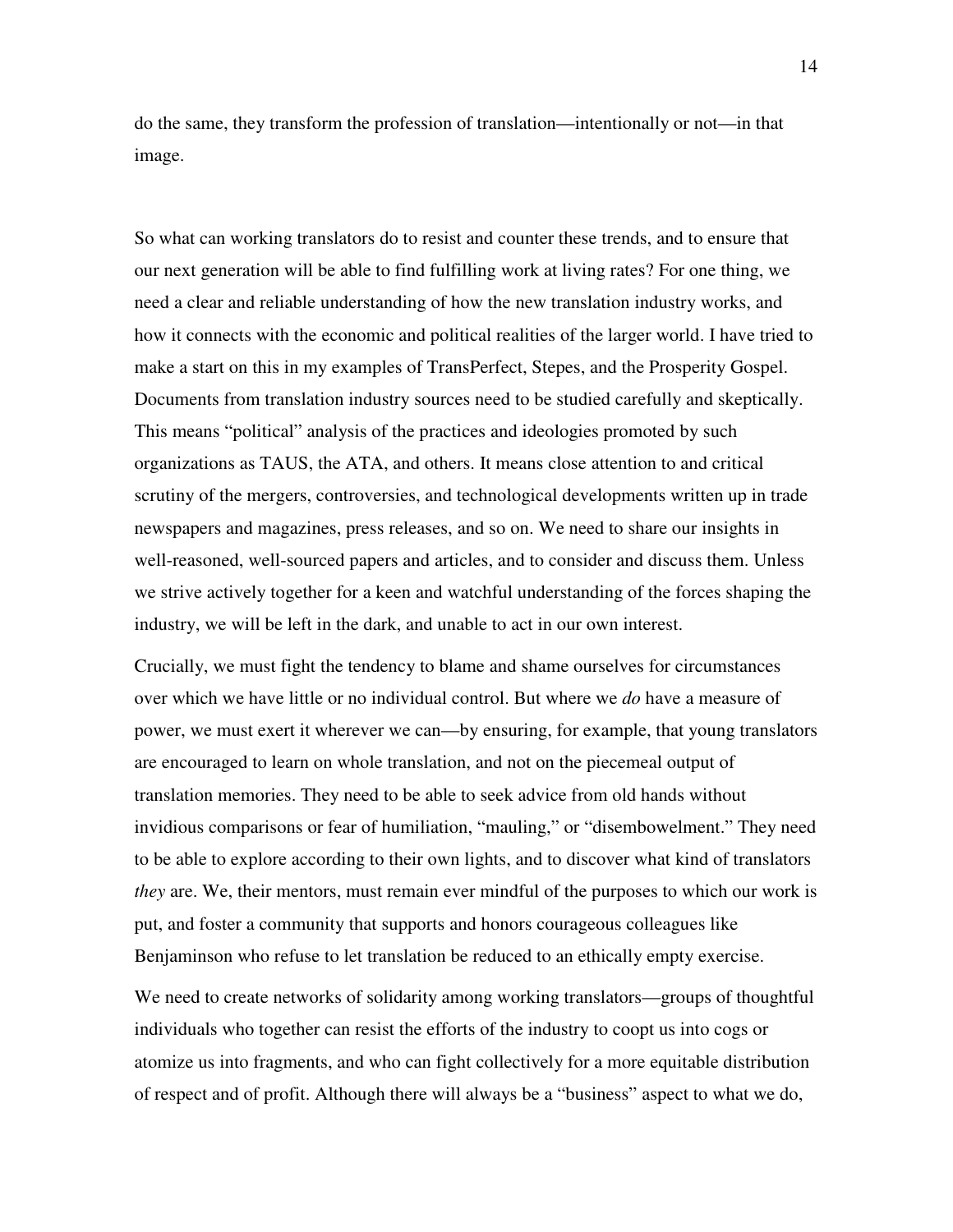we must escape the conventional "small business" mindset that imprisons us in isolation and so magnifies our powerlessness. We must reject the Prosperity Gospel, which encourages us to identify with the very corporations responsible for plummeting incomes and the progressive degradation of our work. We must occupy translation in a new way.

How to do that is an open question that awaits our attention. What *is* clear is that it must be a collective effort. Unless we join forces and fight for the survival of whole translation and equitable pay, those who follow us will enter a profession hollowed out, emptied of all intrinsic worth.

> By Kenneth Kronenberg Licensed under a Creative Commons Attribution-Noncommercial-No Derivative Works 3.0 United States License, 2016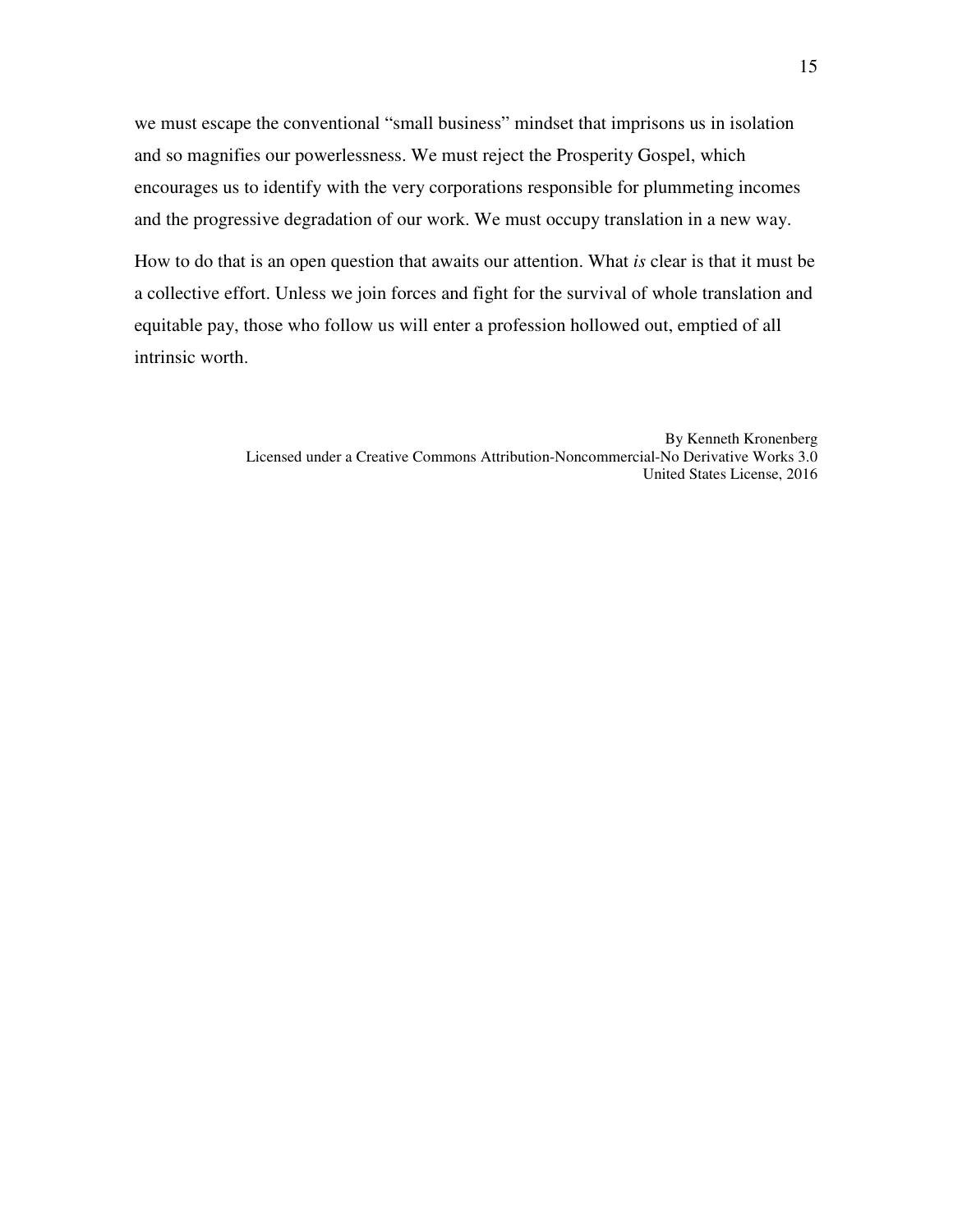<sup>1</sup> Leslie Wayne (June 12, 2012). "How Delaware Thrives as a Corporate Tax Haven,"

http://www.nytimes.com/2012/07/01/business/how-delaware-thrives-as-a-corporate-tax-haven.html?\_r=0 <sup>2</sup> Katia Savchuk (July 20, 2016). "Court Sanctions TransPerfect Cofounder Phil Shawe For Lying Under Oath, Destroying Evidence," http://www.forbes.com/sites/katiasavchuk/2016/07/20/court-sanctions-

transperfect-cofounder-phil-shawe-for-lying-under-oath-destroying-evidence/#293bceb68eb1.

<sup>3</sup> Citizens for a Pro-Business Delaware (May 23, 2016). "Citizens For A Pro-Business Delaware Launches Major Grassroots Campaign To Prevent Government Overreach In The State,"

http://www.prnewswire.com/news-releases/citizens-for-a-pro-business-delaware-launches-major-grassrootscampaign-to-prevent-government-overreach-in-the-state-300273189.html and Jeff Mordock (June 22, 2016). "Delaware court orders TransPerfect sale,"

http://www.delawareonline.com/story/money/2016/06/21/delaware-court-orders-transperfect-sale/86183404/. Interestingly, Rudy Giuliani, a chief backer of and apologist for Donald Trump's presidential campaign, has seen fit to give his opinion on the ruling, "a very intrusive ruling in terms of the free market." This again underscores the short distance between economics and politics.

4 http://tuskventures.com/about/

<sup>5</sup> Bradley Tusk (November 4, 2015). "Creating the Uber Voter," http://tuskventures.com/journal/creating-theuber-voter/.

<sup>6</sup> Fred Lucas (August 15, 2016). "Free Speech and Free Enterprise at Stake as Estranged Couple Collide Over Company,"

http://www.americanthinker.com/articles/2016/08/free\_speech\_and\_free\_enterprise\_at\_stake\_as\_estranged\_c\_ ouple\_collide\_over\_company.html.

<sup>7</sup> Fred Lucas (August 15, 2016). "Free Speech and Free Enterprise at Stake as Estranged Couple Collide Over Company,"

http://www.americanthinker.com/articles/2016/08/free\_speech\_and\_free\_enterprise\_at\_stake\_as\_estranged\_c\_ ouple\_collide\_over\_company.html.

<sup>8</sup> Citizens for a Pro-Business Delaware (July 21, 2016). "Citizens For A Pro-Business Delaware To Attend Delaware State Fair To Rally Support For TransPerfect,"

http://www.bizjournals.com/prnewswire/press\_releases/2016/07/21/NY52217. See particularly Bradley Tusk (November 4, 2015). "Creating the Uber Voter," http://tuskventures.com/journal/creating-the-uber-voter/ for Tusk's role in a pro-corporate "grassroots" campaign: "Look at some of the regulatory and advocacy fights companies like Uber have faced. When the DC City Council in 2012 tried to shut us down, *we* were able to rally over 50,000 local residents to send unique emails to individual Councilmembers to oppose anti-Uber legislation." [emphasis added]

 $9$  There's a photo of a Tusk operative leading a group of TransPerfect workers before canvassing: Jeff Mordock (September 17, 2016). "TransPerfect workers lobby Delawareans,"

http://www.delawareonline.com/story/money/2016/09/16/transperfect-workers-take-fight-delawaresdoorsteps/90411750/.

<sup>10</sup> One example is the sale of Corporate Translations (CTi) to RWS Group in November 2015. Once an agency universally respected by its translators, it paid relatively well based on word count. But in June 2014 it sent a mailing to its translators under the heading "We're Making Some Changes! GOOD NEWS FOR EVERYONE." From then on, they noted, "Service requests will now be offered to you at a flat rate," that flat rate often being lower than the rates previously offered. Given the timing, one might well ask whether the new pricing system (at translators' expense) was not intended, by the owners wishing to cash out, to boost the bottom line and make CTi a more attractive takeover target.

 $11$  A Google search for "translation," "automation," and "venture capital" turns up seemingly endless hits. See, for example, Laura Kolodney (May 21, 2014). "Smartling Raises \$25M to Help Companies Translate Anything Digital," http://blogs.wsj.com/venturecapital/2014/05/21/smartling-raises-25m-to-help-companiestranslate-anything-digital/; VCNews Daily (August 9, 2016). "SmartCAT Closes \$2.8M Seed Round," http://www.vcnewsdaily.com/smartcat/venture-capital-funding/tvbrjdjgry; Erikka Askeland (June 23, 2013). "Lingo24 targets Silicon Valley as source of funds,"

http://www.scotsman.com/business/companies/tech/lingo24-targets-silicon-valley-as-source-of-funds-1-2973837.

 $\frac{12}{12}$  https://www.stepes.com/how-it-works/pricing/.

<sup>13</sup> https://www.stepes.com/translators/more-uber-than-uber/.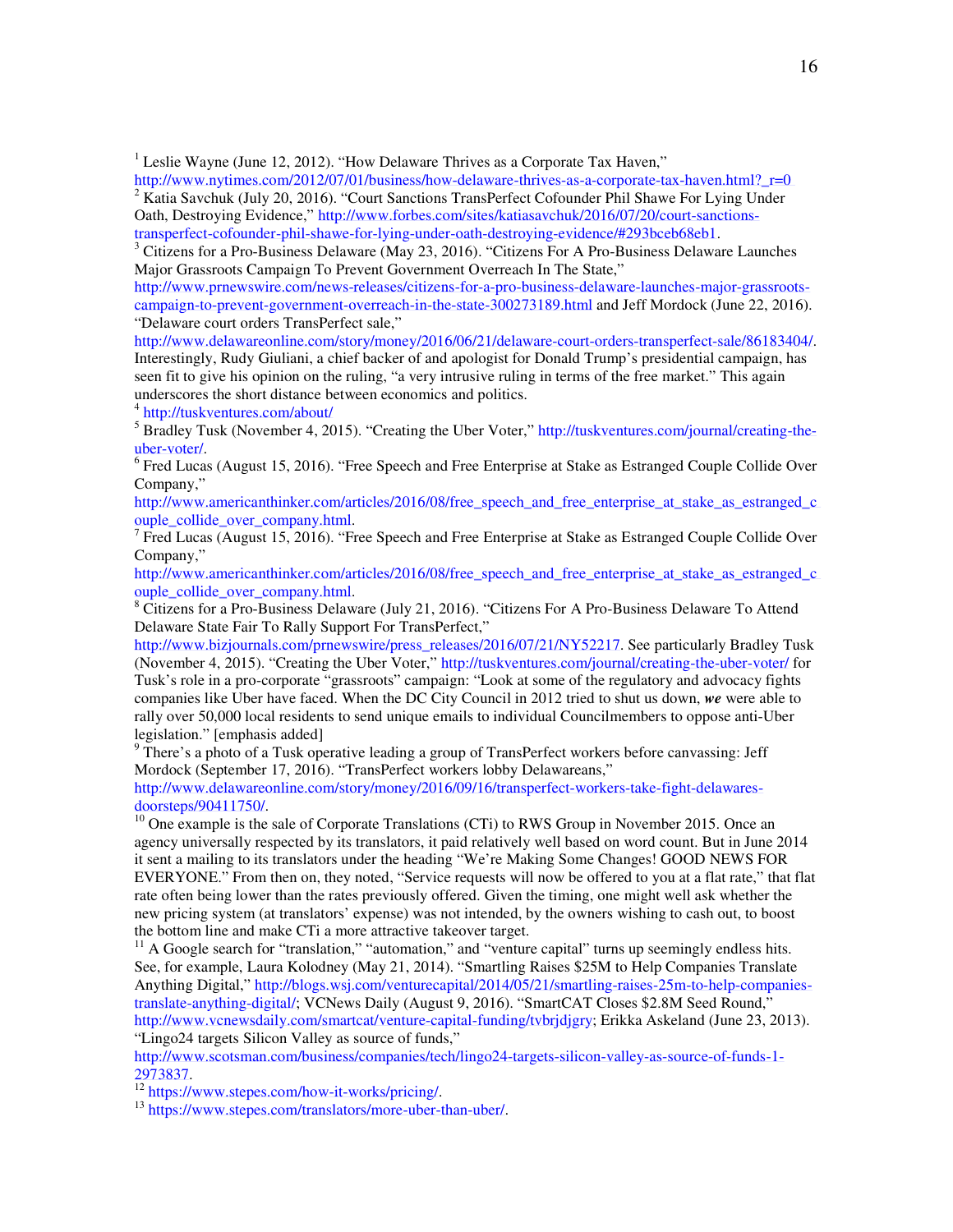<sup>14</sup> ALCUS (2016). "2016 Industry Survey: Executive Summary," https://c.ymcdn.com/sites/alcus.siteym.com/resource/resmgr/Files/alc\_survey\_16(exec-summary).pdf. An astonishing percentage, if true and

generalizable. It should be noted that ALCUS sent 1,657 questionnaires to agencies worldwide. The overall return rate was 13%, but the completed response rate only 6.7%.

<sup>15</sup> TAUS (November 2010). "Machine Translation Post-editing Guidelines,"

 $\overline{a}$ 

https://www.taus.net/academy/best-practices/postedit-best-practices/machine-translation-post-editingguidelines.

<sup>16</sup> See Sharon O'Brien (2002). "Teaching Post-editing: A Proposal for Course Content," http://mt- $\frac{archive.info/EAMT-2002-OBrien.pdf}{\frac{17 \text{ km} \cdot \text{m}}{11 \text{ km} \cdot \text{m}} \cdot \frac{1}{200}}$ . The paper is peppered with caveats about quality. http://www.kfkronenberg.com/What%20is%20translation.pdf.

<sup>18</sup> E-mail from Nataly Kelly on 11/15/2012. This figure is also contained in Nataly Kelly and Jost Zetzsche (2012). *Found in Translation*. New York: Perigree.

<sup>19</sup> See Katia Kavchuk (June 21, 2016). "Inside The Nasty Corporate Divorce Between Ex-Lovers Who Built A Company Worth Nearly \$1 Billion," http://www.forbes.com/sites/katiasavchuk/2016/05/25/liz-eltingtransperfect-engaged-cofounders-phil-shawe-corporate-divorce/#7b0125ed2c2e; Aaron Elstein (November 16, 2014). "The TransPerfect storm,"

http://www.crainsnewyork.com/article/20141116/PROFESSIONAL\_SERVICES/141119882/thetransperfect-storm. In 2016, Elting made the *Forbes* list of richest "self-made" women, coming in at #36

(http://www.forbes.com/self-made-women/list/#tab:overall). Shawe's fortune is undoubtedly similar.

 $^{20}$  E-mail communication 11/15/2012 on the NETA forum by an attendee at the luncheon, later corroborated by another attendee.

<sup>21</sup> Kevin Hendzel. "The Seven Virtues of the New Translation Era: Building on the Rubble of the Shattered 'Poverty Cult,'" http://www.ncta.org/?15

 $^{22}$  Chris Durban (February 17, 2014). "The frugal translator," http://www.iti.org.uk/news-media-industryjobs/the-pillar-box/list-by-date/566-the-frugal-translator.

 $23$  David Jemielity (August 18, 2014). "Specializing: a ticket to the high end of the profession?" http://www.iti.org.uk/news-media-industry-jobs/the-pillar-box/list-by-date/639-specializing-a-ticket-to-thehigh-end-of-the-profession?showall=1&limitstart=.

 $\frac{24}{24}$  See Lawrence Mishel and Teresa Kroeger (2016). "Superb income growth in 2015 nearly single-handedly restored incomes lost in the Great Recession," http://www.epi.org/blog/superb-income-growth-in-2015 nearly-single-handedly-restored-incomes-lost-in-the-great-

recession/?mc\_cid=8b95767143&mc\_eid=1c8b70bbc2. The 2015 gains benefited only the top 5% of earners -- especially at the top. Most -- but not all -- in the bottom 95% continued to lose ground.

 $^{25}$  Asher Schecter (February 15, 2104). "Car Trouble: Toyota vs the Whistle-blower From Israel," http://www.haaretz.com/israel-news/business/.premium-1.574389. An excellent and very revealing interview with Benjaminson conducted by Rogel Alpher on TLV1 may be heard at

http://tlv1.fm/journeys/2014/04/07/rogel-alpher-with-the-toyota-whistleblower-betsy-benjaminson-journeys/.

Here is a thought experiment: It's late 1953, and you've just landed your dream job, translating for the PR firm Hill and Knowlton. There has been growing evidence of a possible link between smoking and cancer and other diseases. Tobacco companies seem to accept that there is a link. But Hill and Knowton proposes to the industry a massive multifaceted PR campaign to cast doubt on these findings, including foundation and funding of the Tobacco Industry Research Committee, which historian Robert N. Proctor has called a "triumph of deception in the guise of research." **You've signed a non-disclosure agreement -- but you have this knowledge.** We know in retrospect that worldwide about 6 million people died annually from smoking-related lung cancer and other diseases, about 400,000 in the US alone. In addition, both of your parents are heavy smokers. **As a translator, citizen, and son or daughter, what would you do?**

See Robert N. Proctor, PhD (1996). Review of Philip J. Hilts, *Smokescreen: The Truth Behind the Tobacco Industry Cover-up*, *JAMA*; 276(12):998. doi:10.1001/jama.1996.03540120076040, http://jama.jamanetwork.com/article.aspx?articleid=408415

Proctor covers the deception and fraud in depth in Robert N. Proctor (2011). *Golden Holocaust*. Berkeley: University of California Press.